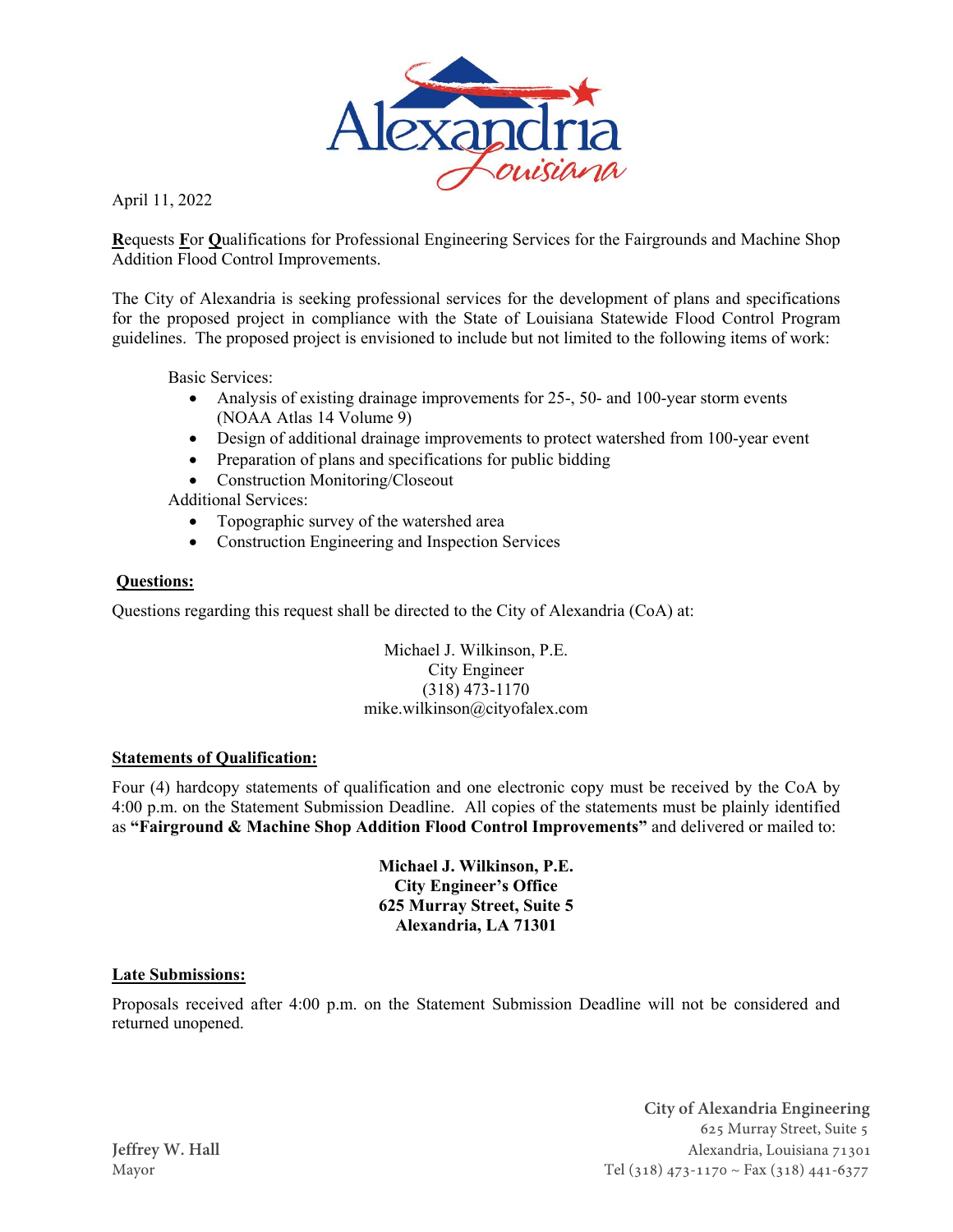# **Section 1: Introduction**

## **1.1 Intent**

The City of Alexandria (CoA) seeks to contract for professional design services for the purpose of developing plans and specifications for the purposes of increasing the flood protection for a portion of the Fairground and Machine Shop Addition Subdivision located at the intersection of Willow Glen River Road (LA 1208-1) and Chatlin Lake Canal.

Respondents and their agents are strictly prohibited from lobbying staff and officials of the City at any time in the application and selection process. Failure to comply with this clause shall be grounds for rejections of their submittal.

### **1.2 Request for Qualifications Timeline**

| <b>RFO Release Date</b>              | April 11, 2022 |
|--------------------------------------|----------------|
| Submittal of Questions Due           | May 2, 2022    |
| Question Responses Posted            | May 9, 2022    |
| <b>Statement Submission Deadline</b> | May 27, 2022   |

All firms intending to submit qualifications are strongly encouraged to indicate their intent to respond to the CoA by sending an email with the subject line **"Fairground & Machine Shop Addition Flood Control Improvements - Intent"** to Michael Wilkinson, mike.wilkinson@cityofalex.com. The CoA will provide all firms that have indicated their intent to respond in this manner with any addendums or modifications to the RFQ directly.

### **1.3 Questions and Addendums/Modifications**

Answers to questions received in writing at the above email address by the Submittal of Questions Due Date will be compiled and provided via email to all firms that have indicated intent to submit. Additionally, addendums/modifications to the RFQ will be emailed to the firms that have indicated intent to submit qualifications.

# **Section 2: Scope of Work**

## **2.1 Background and Project Goals**

The City of Alexandria, Louisiana, has submitted an application to the Louisiana Department of Transportation and Development (LaDOTD), Public Works – Statewide Flood Control Program for award of a grant of up to \$5,000,000 for the design and construction of additional flood control improvements within the delineated watershed in order to protect against a 100-year flood event. This application is under review by the state legislature and open to public comment as required by state law. If awarded, the construction funding would not become available until after July 1<sup>st</sup> of this year corresponding with the state's fiscal year. If not awarded this cycle, the city will re-submit the following application cycle(s) until awarded or rejected.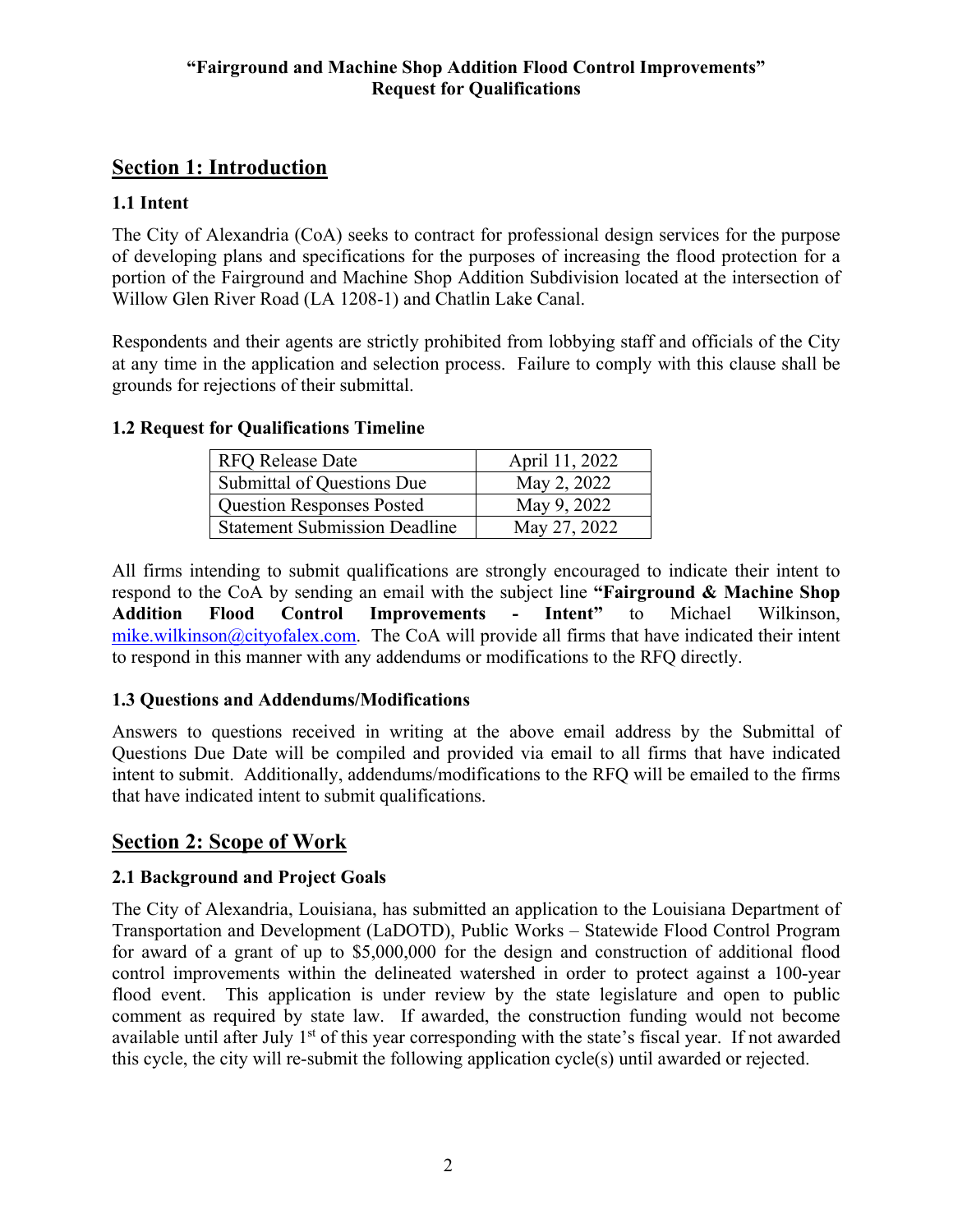### **2.2 Anticipated Scope of Work**

Work shall consist of Basic Design services to prepare construction plans and specifications (in accordance with DOTD/City standards) in the following steps: 1) Program Completion with site visit in conjunction with program managers, 2) Preliminary Plans, 3) Plan-In-Hand, and 4) Final Plans. Other Basic Services shall include construction administration.

Additional Services may consist of Environmental Assessment/Permitting, design survey, geotechnical investigation and construction engineering and inspection services. These items will be addressed in more detail during contract negotiations.

### **2.3 Deliverables**

Expected deliverables shall consist of plans, specifications and bid package for the purposes of constructing the improvements. All permits needed to secure permission to construct these improvements shall be obtained by the city with support from the consultant with representative drawings and calculations, as needed. These milestones will be established with the selected consultant during contract negotiations.

## **Section 3: Rules Governing Competition**

### **3.1 Addenda, Rejection and Cancellation**

The CoA reserves the right to revise any part of the RFQ by issuing an addendum to the RFQ at any time prior to the submission deadline. Issuance of this RFQ in no way constitutes a commitment by the CoA to award a contract. The CoA reserves the right to accept or reject, in whole or part, all proposals submitted and/or cancel this announcement if it is determined to be in the best interest of the CoA. All materials submitted in this response become the property of the CoA and selection or rejection of a proposal does not affect this right. The CoA also reserves the right, at its sole discretion, to waive administrative informalities contained in the RFQ. The CoA will email modifications when released to each respondent intending to submit a statement. Respondents and their agents are strictly prohibited from lobbying staff or officials of the CoA at any time in the application and selection process. Failure to comply with this clause shall be grounds for rejection of their submittal.

### **3.2 Preparation Costs**

The CoA will not be responsible for costs associated with preparing the statement, or for costs including attorney fees associated with any challenge (administrative, judicial or otherwise) to the determination of the highest-ranked applicant and/or awarded contract and/or rejection of qualifications. By submitting a proposal each respondent agrees to be bound in this respect and waives all claims to such costs and fees.

### **3.3 Confidentiality and Disposition**

The content of all statements will be kept confidential until the award of the contract. All materials submitted in response to this RFQ shall become the property of the CoA. One copy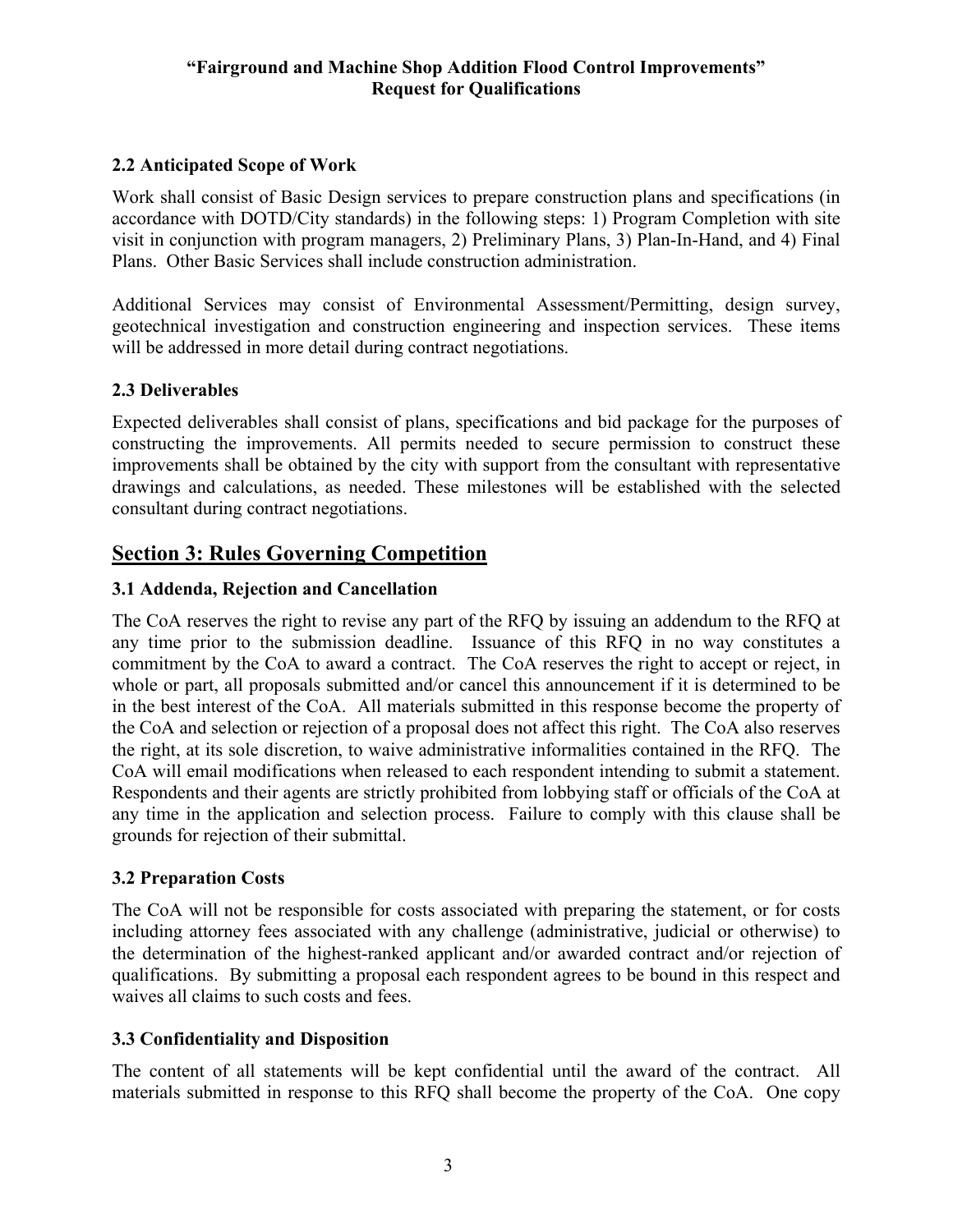shall be retained for the official files of the CoA and will become public record after award of the contract.

### **3.4 News Releases**

News releases pertaining to the award resulting from this RFQ shall not be made without prior written approval of the CoA.

### **3.5 Modification of Statements**

A respondent may withdraw a statement at any time prior to the final submission date by sending written notification of its withdrawal, signed by an agent authorized to represent the agency. The respondent may thereafter submit a new or modified statement prior to the final submission date. Modifications offered in any other manner, oral or written, will not be considered. A final statement cannot be changed or withdrawn after the time designated for receipt, except for modifications requested by the CoA after the date of receipt.

### **3.6 Oral Change/Interpretation**

No oral change or interpretation of any statement contained in this RFQ is valid. Written addenda will be issued when changes, clarification, or amendments to the RFQ are deemed necessary by the CoA.

## **Section 4: Proposal Instructions**

### **4.1 Proposal Submission**

Four (4) hard copies and one (1) electronic copy of the proposal must be received by the CoA by 4:00 p.m. on the Statement Submission Deadline. All copies of the statement must be plainly identified as **"Fairground and Machine Shop Addition Flood Control Improvements"** and delivered or mailed to:

> Michael J. Wilkinson, P.E. 625 Murray Street, Suite 5 Alexandria, LA 71301

The electronic copy may be emailed to the receiptant listed above prior to the deadline – mike.wilkinson@cityofalex.com; however, hard copies must be received by the stated deadline in order to be considered as responsive.

### **4.2 Signature Requirements**

All letters of transmission must be signed by an officer or other agent of a corporate firm, if authorized to sign contracts on their behalf; a member of partnership; the owner of privatelyowned firm; or other agent if properly authorized by a Power of Attorney or equivalent document. The name and title of the individual(s) signing the proposal must be clearly shown immediately below the signature.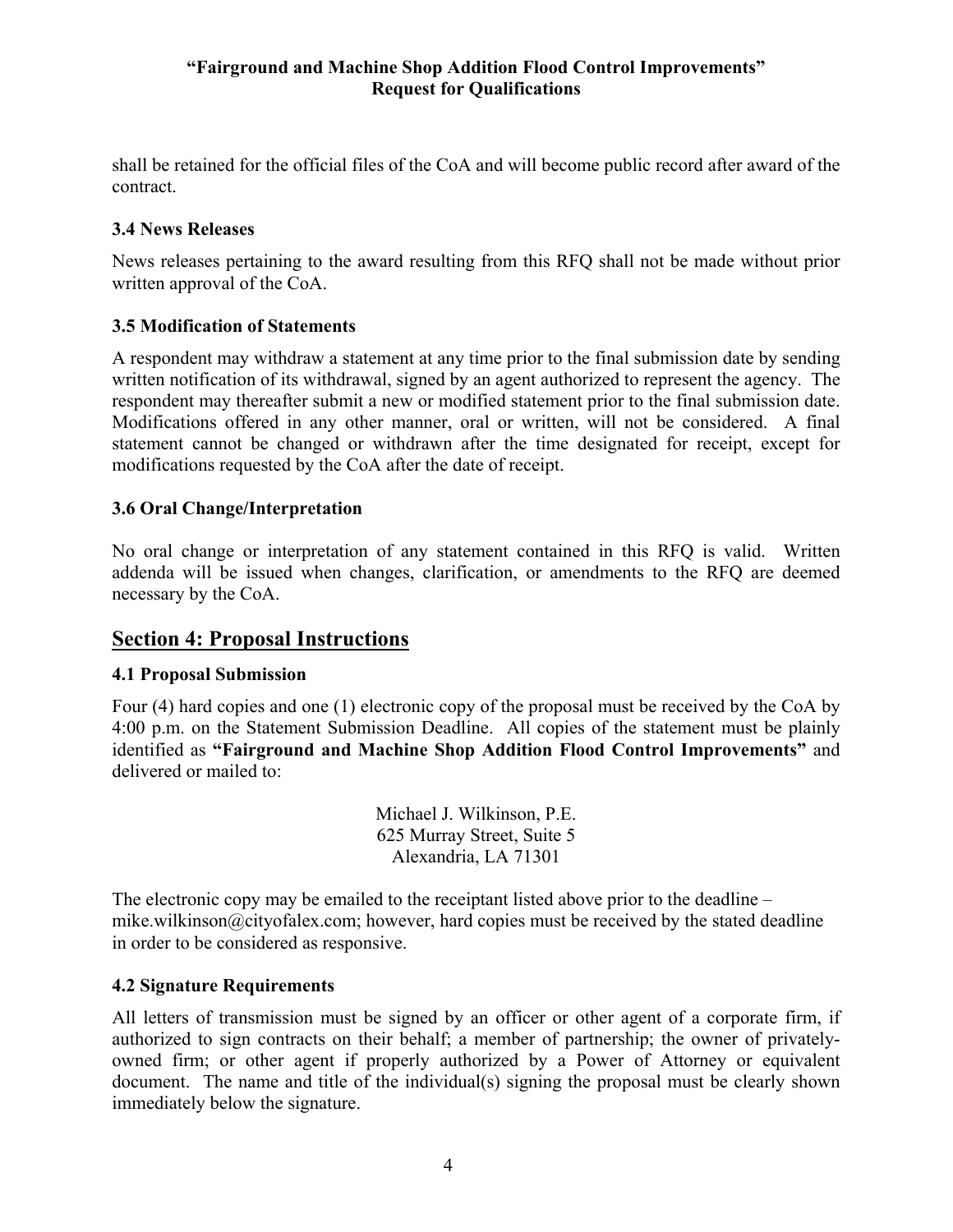### **4.3 Letter of Transmission**

1. Identify the RFQ for which the statement has been prepared.

2. Briefly state the firm's understanding of the services to be performed and make a positive commitment to provide the services as specified.

3. Provide the names of the persons authorized to serve as point of contact and to represent the respondent's firm, their titles, addresses, phone numbers, and email addresses.

### **4.4 Required Attachments**

1. Resumes for key principals of the firm, the Project Manager and any proposed subcontractors.

2. Evidence of professional liability insurance for the prime-consultant (Accord Standard Forms are acceptable).

#### **4.5 Recommended Attachments**

The CoA requests a proposed project flowchart and/or timeline in the statement in accordance with the goals established Section 2.1.

#### **4.6 Late Submissions**

Statements received after 4:00 p.m. on the Statement Submission Deadline will not be considered and will be returned unopened.

### **4.7 Proposal Narrative**

- 1. Firm Experience
	- Detail the firm's experience and performance in the same or similar areas of expertise and its adaptability to provide the required services for the project.
	- Provide at least three (3) references for which your firm has provided the same or similar services. Include point of contact, current telephone number and description of the services.
- 2. Project Manager
	- Provide detailed information on the qualifications and relevant experience of the Project Manager as it relates to the required services.
- 3. Key Project Staff and Sub-Consultants
	- Indentify other key project staff, along with their availability, to provide services on behalf of the firm.
	- If any sub-consultants are to be used, they shall be clearly identified in the statement. The consultant shall notify the CoA in writing of changes in key staff and the CoA shall have the right to terminate or renegotiate the contract if these changes will affect the work product or time schedule.
- 4. Business Profile and Available Resources
	- Provide information on the size, resources, personnel resources, current workload and brief history of the firm, indicating access to the services necessary to perform the work in the time available and within the required standard.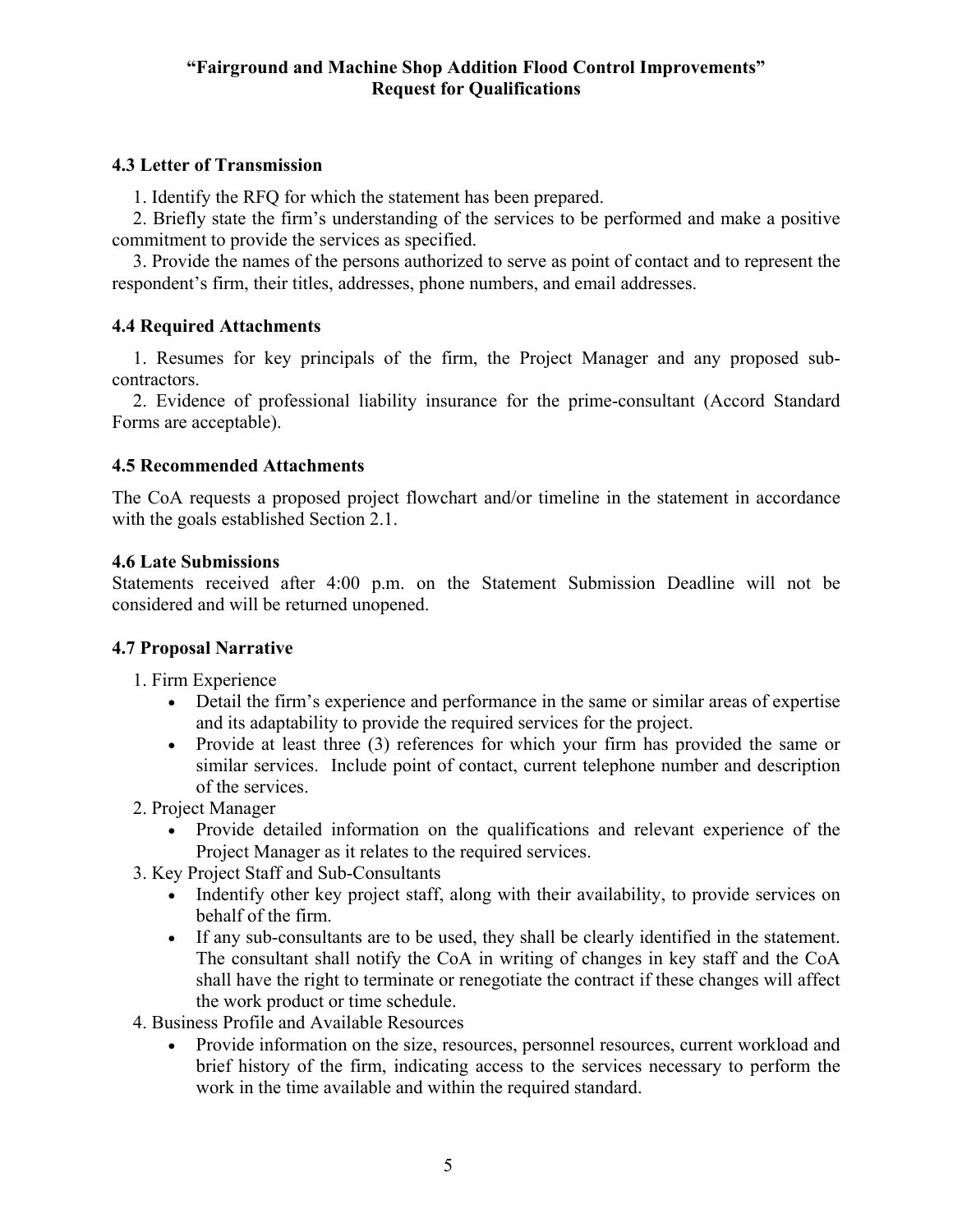- Describe the firm's location where the primary services are to be provided and the ability to meet in person during the performances of this contract.
- 5. Project Methodology and Approach
	- Provide detailed information on the firm's methodology in meeting the scope of work requirements in Section 2.
	- Describe the overall approach to the project and any details unique to the firm.

### **4.8 Selection Factors**

Proposals will be scored out of 100 total points based on the following factors:

- 1. Experience of the firm or sub-consultant with similar work. **(35 points)**
- 2. Personnel with the firm or sub-consultant such as the project manager, key project staff that have the educational background, knowledge and technical expertise to shepherd the project with professionalism, precision, and enthusiasm. **(25 points)**
- 3. Capacity of the firm to complete the work in a proper and timely manner given the firm's current workload, staff availability, resources and commitment. **(30 points)**
- 4. Methodology of the firm that demonstrates a thoughtful approach unique to this project; is specific to the conditions of this project and conforms to the scope of work for this project. **(10 points)**

# **Section 5: Evaluation and Selection Process**

## **5.1 Statement Evaluation Period**

Selection is anticipated to be announced within sixty (60) days of the proposal deadline. All offers must be complete and irrevocable for ninety (90) days following the date of submission.

## **5.2 Proposal Evaluation and Selection**

A committee of individuals representing CoA will perform an evaluation of the proposals based on the point system identified in Section 4.8. The committee will rank the proposals as submitted, and the CoA reserves the right to award the contract solely on the written statements depicted.

### **5.3 Contract Negotiation Period**

The CoA reserves the right to terminate negotiations with any applicant should it be in its best interest. If an agreement cannot be reached with the highest-ranked applicant, the CoA will notify the applicant and terminate negotiations. The second-ranked applicant may be contacted for negotiations. This process may continue until successful negotiations are achieved.

## **5.4 Contract Time**

The consultant shall proceed with the services specified herein after the execution of this contract and upon written Notice-To-Proceed from the CoA. The overall contract time to complete this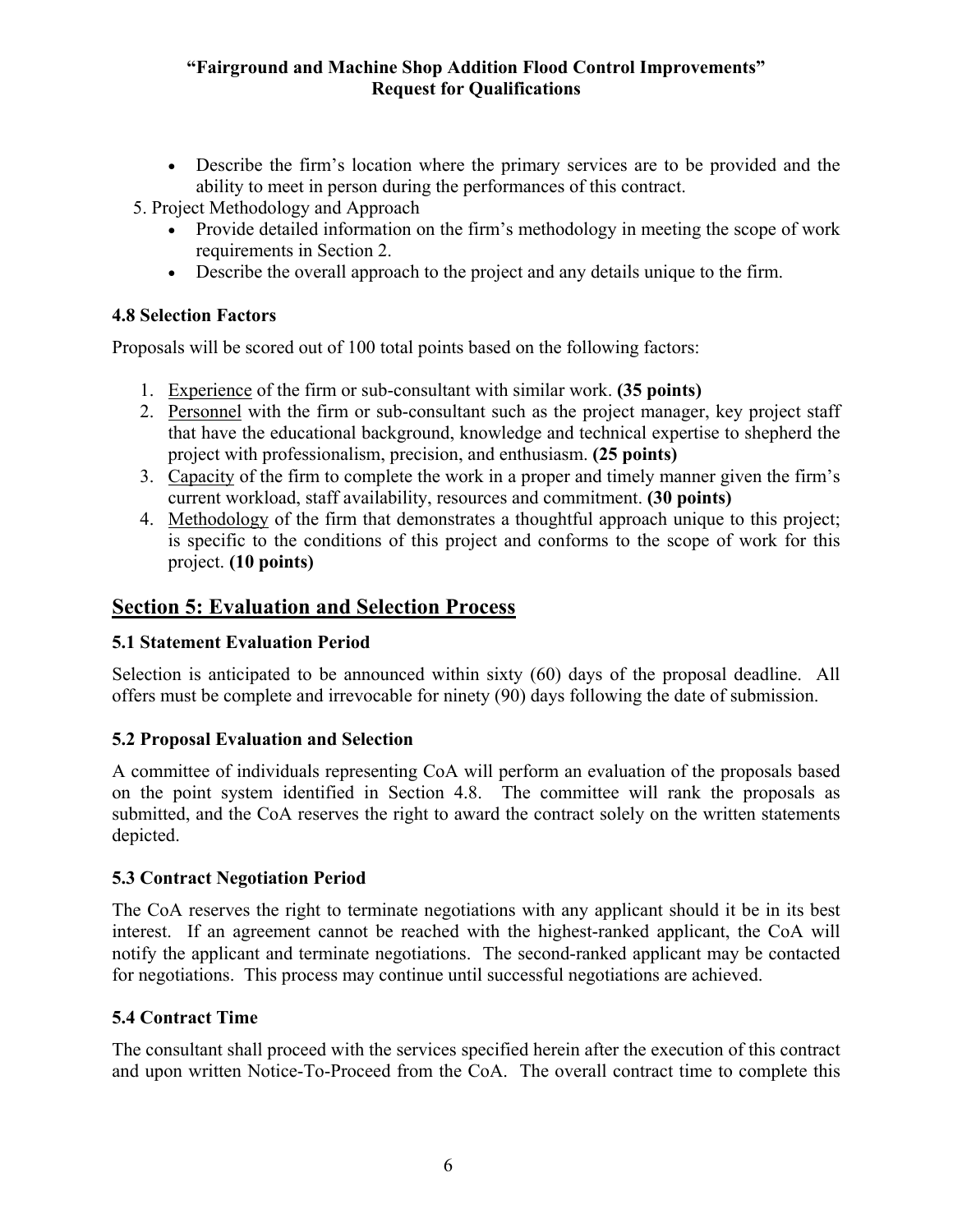project is estimated to be twelve (12) months, including construction. The delivery schedule for plan and specification development shall be negotiated between the firm and the CoA.

### **5.5 Minority and/or Disadvantaged Business Enterprise (DBE) Firm Participation**

Under the City of Alexandria's AFEAT (Alexandria Fairness, Equality, Accessibility, and Teamwork) Program, participation by minority and/or disadvantage business enterprise firms is encouraged. The AFEAT Program should be inquired about through the Division of Finance. The goals for qualifying disadvantaged, minority and female owned business in the use of professional service agreements with prime consultants will help effectuate the goals of increasing: the competitive viability of small business, minority and women business ownership by providing contract, technical, educational and management assistance; business ownership by small business persons, minority persons and women (including professional service opportunities); and the procurement by the CoA of professional services, articles, equipment, supplies, and material from business concerns owned by small business concerns, minority persons and women.

Prime consultants offering subcontracting should take specific action to ensure that a *bona fide* effort is made to achieve maximum results towards meeting established goals. Primes shall document efforts and shall implement steps at least as extensive as the following in a good faith effort to reach or exceed the established goals:

- A. Establish and maintain a current list of minority and female owned businesses in Alexandria, in Rapides Parish, and in the State of Louisiana.
- B. Document and maintain a record of all solicitations of offers for subcontractors from minority or female contractors and suppliers in Alexandria, in Rapides Parish, and in the State of Louisiana.
- C. Secure listing of minority and women owned businesses from the City of Alexandria Purchasing Department, the Central Louisiana Business League, the Central Louisiana Business Incubator, and the Entrepreneurial League System.
- D. Designate a responsible official to monitor all activity made in the effort to achieve or exceed the established goals; record contacts made, subcontracts entered into with dollar amounts, and other relevant information.

For more information on AFEAT and the City of Alexandria's Diversity in Action Initiative, and to explore a local and statewide directory of small, minority, and disadvantaged businesses, please visit http://diversityinaction.org.